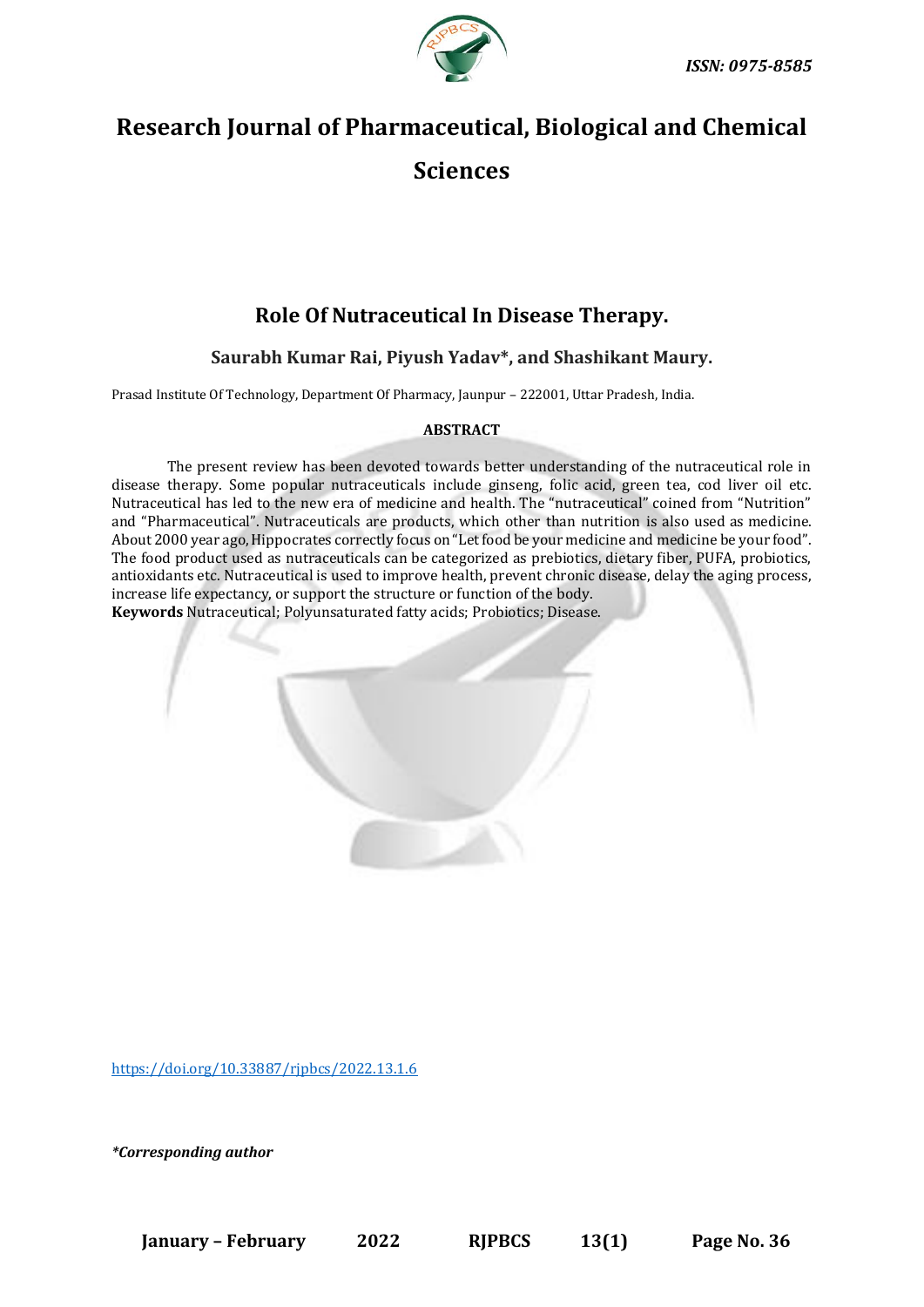

#### **INTRODUCTION**

The nutraceutical term was considered as in 1989 by Dr. Stephen De Felice, founder and chairman of the founding foundation Medical Innovation, an American organization based in Cranford, New Jersey. Drs. Stephen De Felice coined the term "Nutraceutical" from "Nutrition" (a nourishing food or food component) and "Pharmaceutical" (a medical drug) in 1989 [1, 2].

Nutraceutical is used to achieve the desired treatment results that reduce side effects. Chemicals and food play an important role in the normal functioning of the body. It can help preserve individual health and reduce the risk of various diseases. An Ayurvedic proverb states, "If food is bad, medicine is useless; where food is needed medicine is not needed" [3]. Nutraceutical used in health care, prevention of chronic diseases, slowing down the aging process, prolonging life, or supporting or performing physical activity. [4]. The Greek physician Hippocrates embraced the philosophy of diet as a medicine, with his famous saying "Let food be medicine and medicine be food". Nutraceutical are known as bioactive substance that are present in common food. Nutraceuticals are faster growing in sector of industry and the global Nutraceutical market is estimated as USD 117 billion [5]. Nutraceutical cover most of the therapeutics areas such as anti- arthritic, cold and cough, sleeping disorders, osteoporosis, blood pressure, digestion and prevention of certain cancers, cholesterol control, blood pressure, pain killers, diabetes, and depression (Fig. 1). The leading countries having nutraceutical markets include USA, UK, and Japan (Fig. 2) (BCC Research)



**Figure 1: Therapeutic areas covered by nutraceutical products**





#### **Concepts Of Nutraceutical**

It is a process of drug development, in which we study clinical trials and the effects of animal validation. In nutraceutical there is no way to ensure food in the prevention of diseases in the past. Over

**January – February 2022 RJPBCS 13(1) Page No. 37**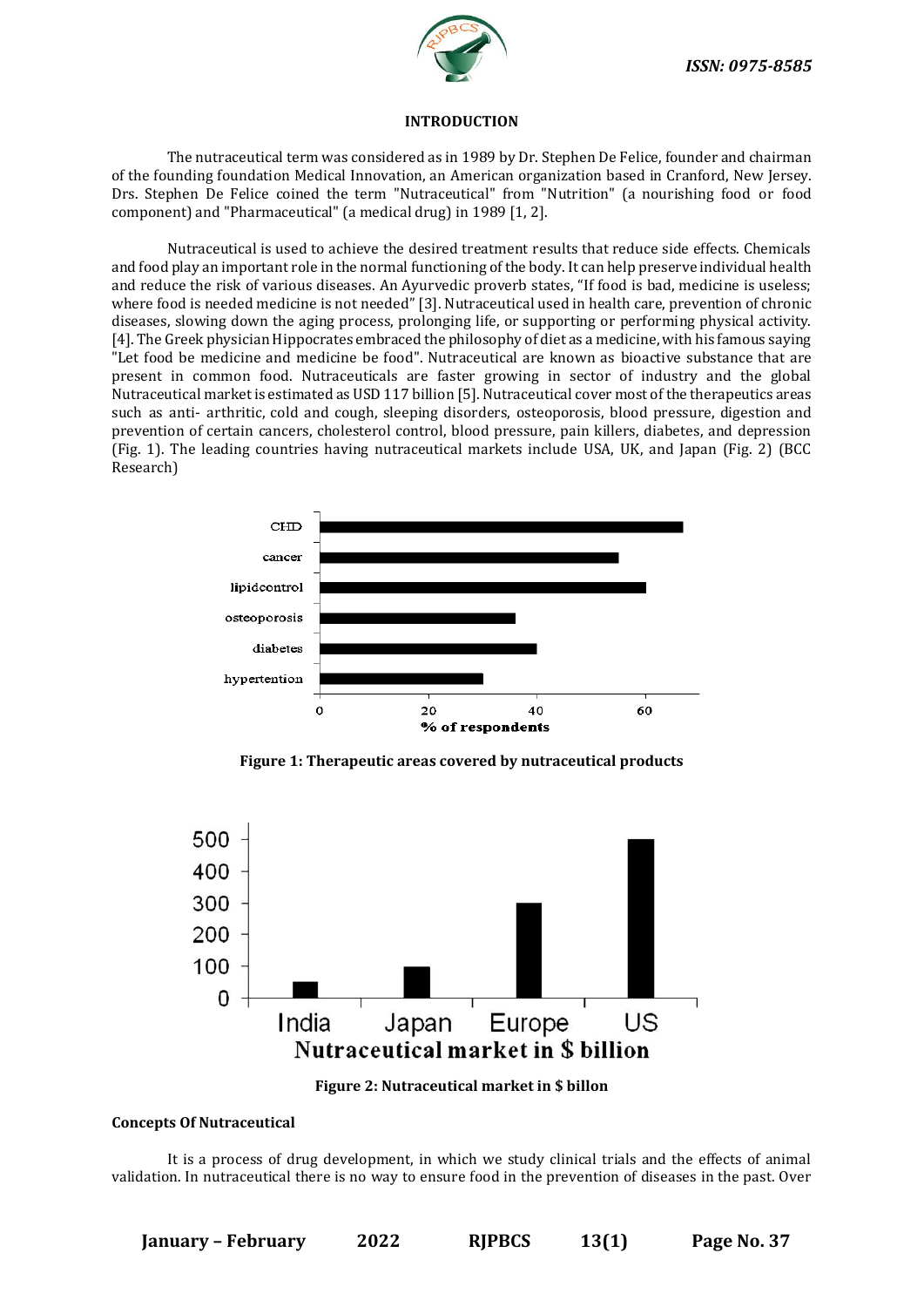

the years however as the composition of food has been scientifically proven to cause lifestyle- related diseases [6].

From point of view in consumers, functional foods and nutraceutical may offer many benefits:

- May benefit in psychological from doing something for one shelf.
- May benefits in delay the aging.
- Prevent in chronic disease.
- Provide protection against chronic disease.
- Support the structure or function of the body.
- May present food for populations with special needs (e.g., nutrient-dense foods for the elderly).



**Figure 3: Concept of nutraceuticals**

#### **Classification Of Nutraceutical**

The food source [7] used as nutraceutical are all natural and can be categorized as.'

- **Probiotics**
- **Prebiotics**
- Polyunsaturated fatty acids (PUFA)
- Polyphenols
- Dietary fibers (DF)
- Antioxidant vitamin

#### **Probiotics**

Probiotics are found naturally in your body. Bifidobacterial and Lactobacillus bacteria are very important and form probiotic. This is not affected by digestive acid and pH of the stomach. Those living insects can form small intestines. Probiotics suggest that they help with digestive problems. Probiotics come in the following categories of viruses [8].

- 1. Lactobacilli such as Lactobacillus casei, Lactobacillus acidophilus, Lactobacillus brevis, Lactobacillus delbrueckii subsp.
- 2. Bifidobacterium such as Bifidobacterium Bifidum, Bifidobacterium thermophiles, ad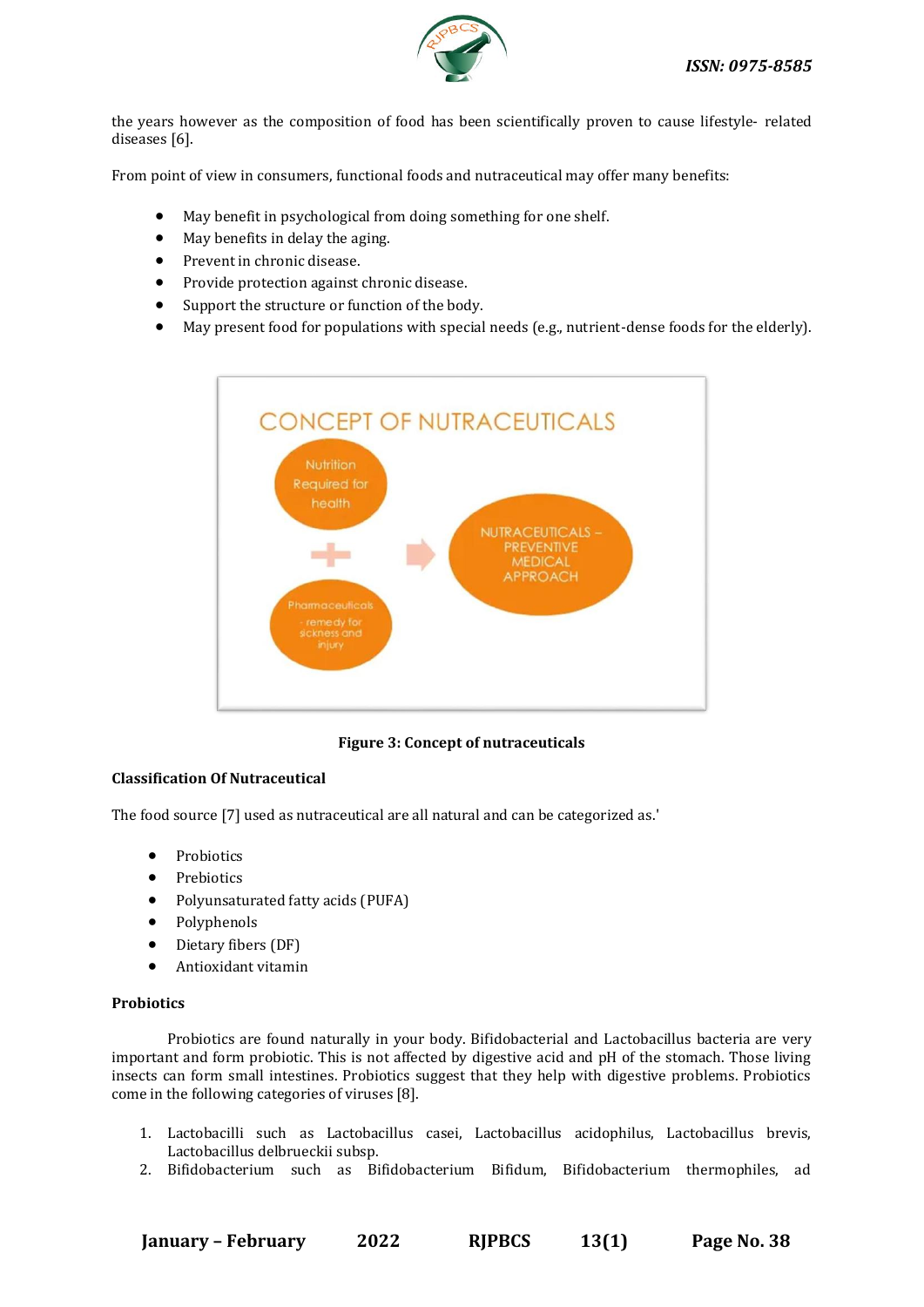

Bifidobacterium adolescentis, B. longum, Bifidobacterium infantis.

3. Gram-positive cocci such as Lactococcus lactis, Enterococcus faecium, Streptococcus salivarius subsp. thermophilus.

Probiotics are available in types such as powder form, capsule form, gel or paste or granule form, liquid form etc. Special probiotics are used to treat intestinal (GI) conditions such as lactose intolerance, severe diarrhea, and GI side effects.

#### **Prebiotics**

These are non-digestive ingredients that induce the growth of productive microorganism. Example of the prebiotics is Fructo-oligosaccharides and inulin. Ingredients of prebiotics consisting of short chain carbohydrates that improve the probiotics activity. All prebiotics are fiber, not all fiber is prebiotics. Vegetable like tomato, banana, chicory roots, alliums are rich in fructo- oligosaccharides. A daily intake of 5-20g of insulin and oligosaccharides induced the growth of bifidobacterial [9].

Large amounts of taken the oligosaccharides causes abdominal distension, diarrhea, and flatulence. Prebiotics is beneficial in improving lactose tolerance, dyslipidemia, and detoxification, relief from constipation and in certain tumorsxi.

#### **Polyunsaturated fatty acids (PUFA)**

PUFAs are also called "essential fatty acids". PUFAs are divided in two types: omega-3-(n-3) fatty acid and omega-6-(n-6) fatty acid. Omega -3 fatty acid shown beneficials in various stages of life. Omega -6-PUFAs consist mainly of linoleic acid (LA), Arachidonic acid (ARA) [10].

FDA suggest a maximum 3g/day intake of EPA and DHA omega-3 fatty acid, with not more than 2g per day from a dietary supplement [11]. ARA is found in animal products such as meat, eggs, and poultry. Dietary PUFA affect a wide variety of physiological processes [12]. Cold water fishes, fish oil, tuna, nuts, oysters, groundnuts, flaxseeds are rich sources of essential fatty acids. Omega -3 polyunsaturated fatty acids have decreases production of inflammatory eicosanoids, cytokines, and reactive oxygen species, possess immunomodulatory effects and attenuate inflammatory disease. The main omega -3 fatty acids in fish oil are Eicosapentaenoic acids (EPA) and Docosahexaenoic (DHA).

#### **Polyphenols**

Polyphenols are secondary metabolites of plants and involved in defense against ultraviolet radiation. Polyphenols are around 8000 different classes, most important are like flavanols, flavones, flavanones, flavan-3-ols and anthocyanin. Polyphenols can reduce and help control your blood sugar level. Polyphenols are easy to get in diet from foods like fruits, teas, and species. Polyphenols form a large group of phytochemicals. Bioavailability of polyphenols is an important factor determining their biological activity. Depends on the chemical properties of polyphenol, conjugation and reconjugation in the intestines, intestinal absorption, and enzymes available for metabolism [13, 14].

#### **Dietary Fibers**

DF mostly include non-starch polysaccharides (NSP) such as cellulose, lignin, gums and pectin, resistant dextrin, and resistant starch. DF are carbohydrates in nature that cannot be digested by endogenous enzymes. Leafy vegetables, dried peas, lentils, and grains are rich in dietary fibers. Dietary fibers may be divided into two forms.

- Insoluble dietary fibers, it includes cellulose, lignin, some hemicellulose which is fermented to a limited extend in the colon.
- Soluble dietary fibers (SDF) which includes gums, pectin, mucilage, and hemicellulose that are fermented in the colon

The adequate intake for fibre defined by Dietary Reference Intake (DRI) is 25gm/day for adult women and 38gm/day for adult men.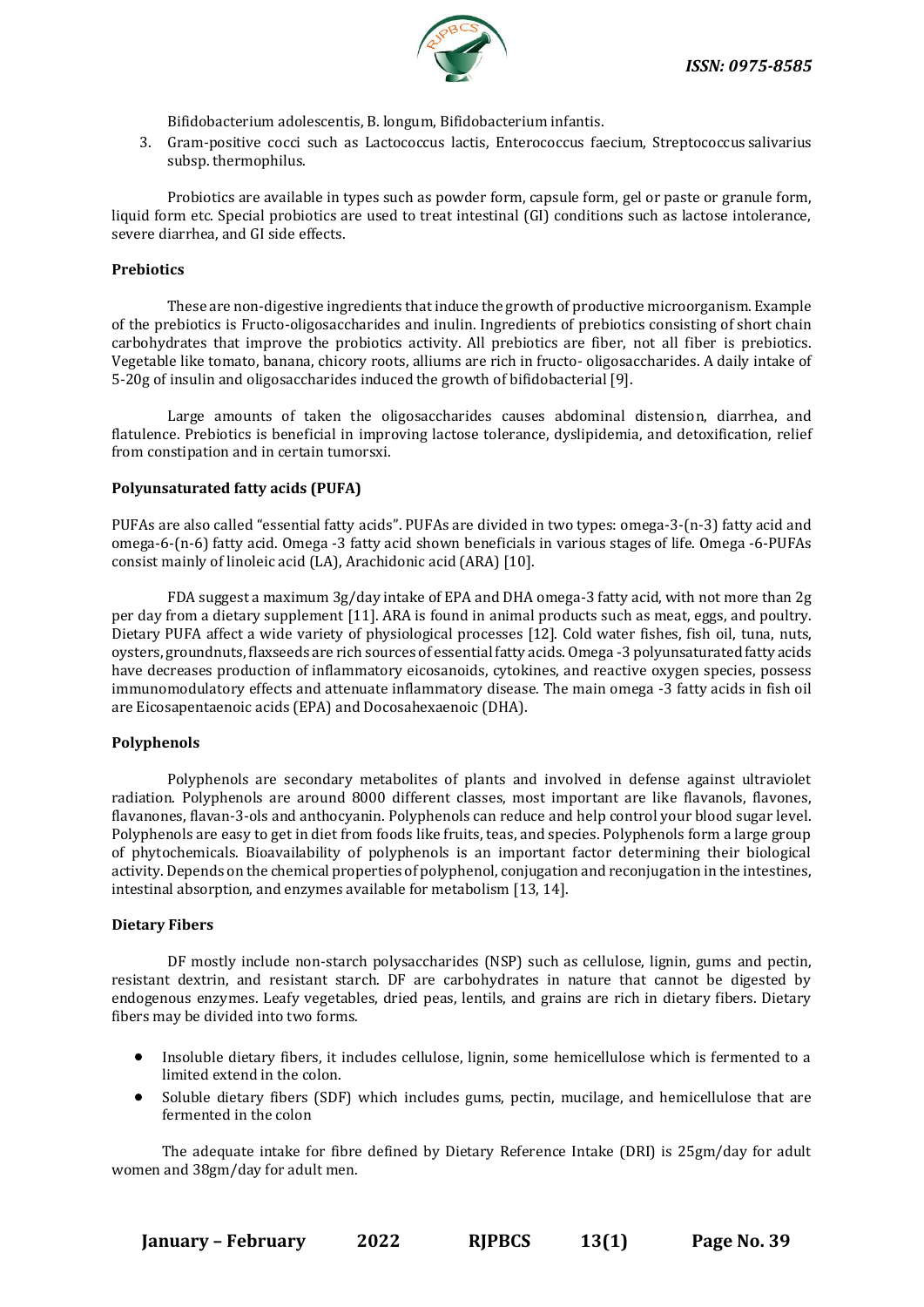

#### **Antioxidant Vitamin**

Vitamin like vitamin E, vitamin C, and carotenoids are collectively known as antioxidants vitamin. Antioxidants are first line defense against free radical damage and are critical for maintaining optimum health and wellbeing. These vitamin act independently as well as synergistically to avoid oxidation of cellular organelles, membranes, biochemical pathways leading to several degenerative disease including cardiovascular disease, cancer, cataracts. Antioxidants are present in fruits, fishes, and vegetable.

- **Nutrient-derived antioxidants** are such as like ascorbic acid, carotenoids, vitamin E, and low molecular weight compounds.
- **Antioxidant enzymes,** like glutathione peroxidase, superoxide dismutase and glutathione reductase, which catalyze free radical quenching reactions.
- **Numerous other antioxidant phytonutrients** present in different variety of plant foods.

Additional physiological antioxidants are-

#### **Endogenous Antioxidants**

- Bilirubin
- Thiol e.g., lipoic acid, N- acetyl cysteine, glutathione
- Uric acid
- NADPH and NADH
- Ubiquinone (coenzyme Q10)

#### **Dietary Antioxidant**

- Vitamin E
- Vitamin C
- Polyphenols
- **Proanthocyanidins**
- Beta carotene and other carotenoids and oxycarotenoids

#### **Metal Binding Proteins**

- Albumin (copper)
- Metallothionein (copper)
- Ceruloplasmin(copper)
- Transferrin(iron)
- Ferritin(iron)
- Myoglobin(iron)

#### **Nutraceutical And Disease**

#### **Cardiovascular disease**

Cardiovascular diseases are the name for the group of disorder of the heart and blood vessels and include high blood pressure (hypertension), coronary heart disease (heart attack), cerebrovascular disease (stoke), heart failure, peripheral vascular disease, etc. Antioxidants, PUFA, Dietary fibers, Vitamins, minerals for prevention and treatment of CVD disease. Polyphenol control and prevent the arterial diseases. Rice brans help to control cholesterol level in the blood and level increase the cardiovascular health. Lutein and Zeaxanthin are found in rice bran, which expand eyesight and reduces the change of cataracts. Many research studies have identified a protective role for a diet rich in fruits and vegetables against CVD [15]. CVD are controllable and preventable. Low intake of fruits and vegetables is linked with a high mortality in cardiovascular disease [16]. Polyphenol (in grape) prevent, and control arterial disease Flavonoids (in onion, vegetables, apples, grape, red wine, and cherries) block the ACE and strengthen the tiny capillaries that carry oxygen and essential nutrients to all cells.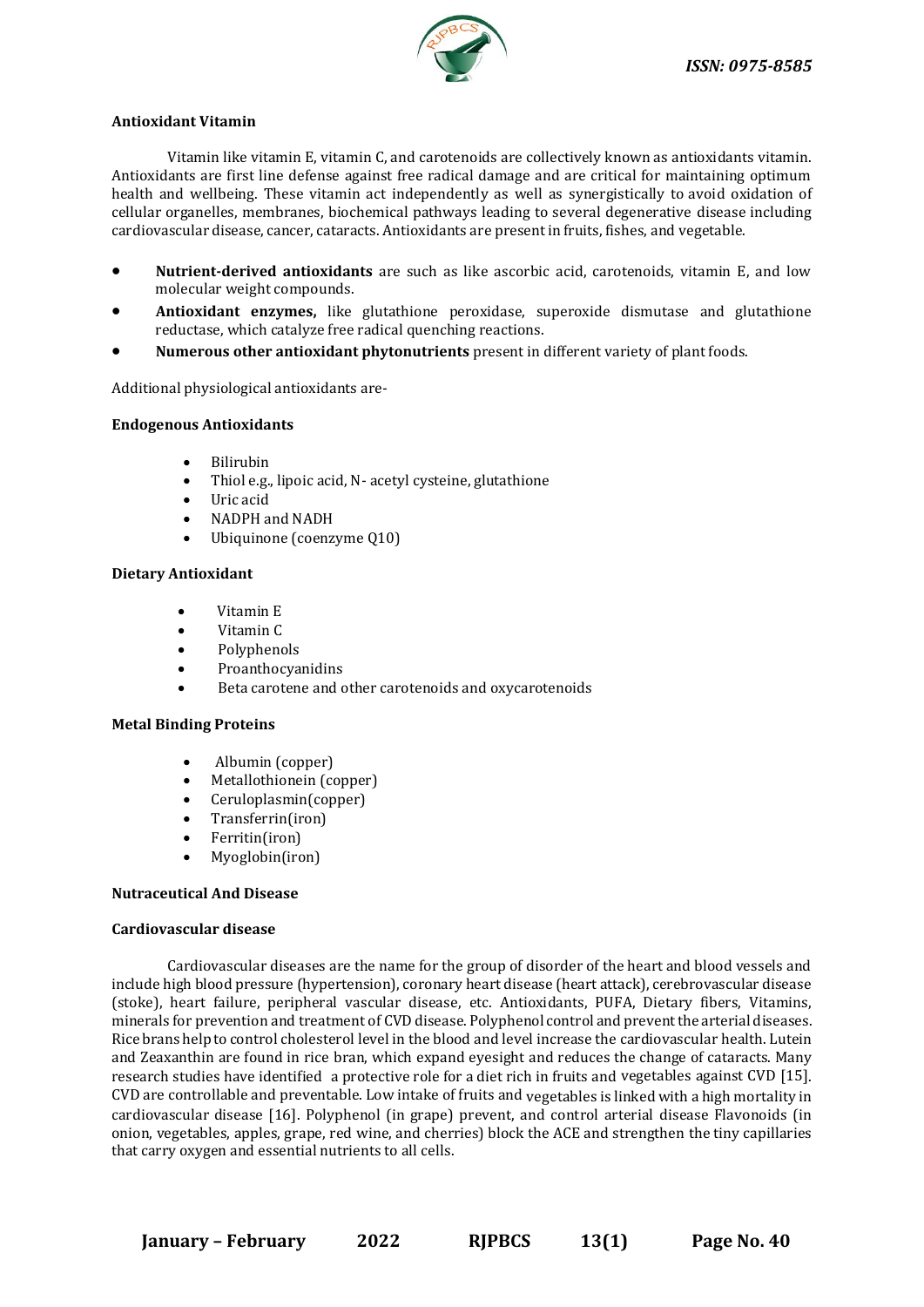

#### **Cancer**

A healthy lifestyle and diet can help in cancer disease. People who consume morelutein- rich foods such as chicken eggs, tomatoes, spinach, oranges, and leafy greens experienced the lowest incidence of colon cancer. Nutraceutical are used to treatment of cancer and improve human health. Simple food with low carbohydrate content and moderate amounts of protein, dietary fibers and fat are appropriate for cancer patients. Cancer has emerged as a major public health problem in developing countries. Flavonoids which block the enzymes that produce estrogen reduce the estrogen -induced cancers.

Plant rich in isoflavones, biochanin, daidzein and genistein, also inhibit prostate cancer cell growth [17]. Because of the unsaturated nature of lycopene, it is potent antioxidant and a singlet oxygen quencher. Concentration of lycopene in the skin, testes, prostate, and adrenal where it protects against cancer [18].

#### **Parkinson's disease**

Vitamin E is used in Parkinson disease. Canadian researchers focus on vitamin E in food used to prevent the Parkinson's disease [19]. Parkinson's disease is a brain disorder, in this disease nerves damage in some regions of brain and leading to shaking, rigidity, anddifficult walking. This disease is common in older people and after the age of 50. There are not sufficient data recommend them nutritional supplements for Parkinson disease [20]. Researches have also premeditated glutathione to determine its effects on nerve and its power antioxidant. Creatine appeared to modify Parkinson's disease feature as measured by a decline in the clinical signs. Parkinson's disease is a degenerative disorder of the central nervous system. Parkinson's disease is more common in older people, with most cases start after the age of 50.

#### **Alzheimer's disease**

Alzheimer's disease is also identified as senile dementia. Approximately 4 million people in US were clinically diagnosed with Alzheimer's disease in 1996 [21]. Women are mostly affected than men at the ratio of almost 2:1, due in part in larger population of women who are over 70 [22]. Curcumin, Betacarotene, lycopene, and turmeric may expert positive effects on specific disease by neutralizing the negative effects oxidative stress, mitochondrial dysfunction, and various forms of neural degeneration. A great deal of research has pointed to deleterious the metal ions in the development of Alzheimer's disease, by the augmentation of oxidativestress by metal ion [23].

#### **Diabetes**

Most common form diabetes is type 2 diabetes. Various drugs for prevention and treatment of diabetes have been introduced [24]. Antioxidants Lipoic acid, which is used for treatment of diabetic neuropathy Various plant extracts such as Teucrium polium, cinnamon and bitter melon have been shown to prevent or treat diabetes.

A balanced nutritional management, consists of nutraceutical and abundance of bioactive components like phenolic compounds, Sulphur compounds, natural antioxidants, herbs, are involved in glucose metabolism which may prevent progression of diabetics and associated complications. Number of people with diabetes with various causes is increasing. Diabetes not only imposes considerable economic burdens on individual patients and their families but also places substantial economic burdens on society [25]. Omega-3 fatty acids is reducing the glucose tolerance in patients predisposed to diabetics. For the synthesis of long chain n-3 fatty acids, need insulin; the heart thus be particularly affected to their depletion in diabetics.

#### **Obesity**

Nowadays [26] Obesity is a global public health problem with about 315 million people involved. Obesity is a risk factor for many disorders such as congestive heart failure, hyper lipidaemia, hypertension, angina pectoris, respiratory disorders, osteoarthritis, cancer.

Primary causes of obesity are the increased availability of high-fat, energy-dense foods. Excessive eating of energy rich foods such as snacks, processed foods and drinks causes weight gain, however, caloric restriction and physical activity increased has been shown to be only moderately successful in managing